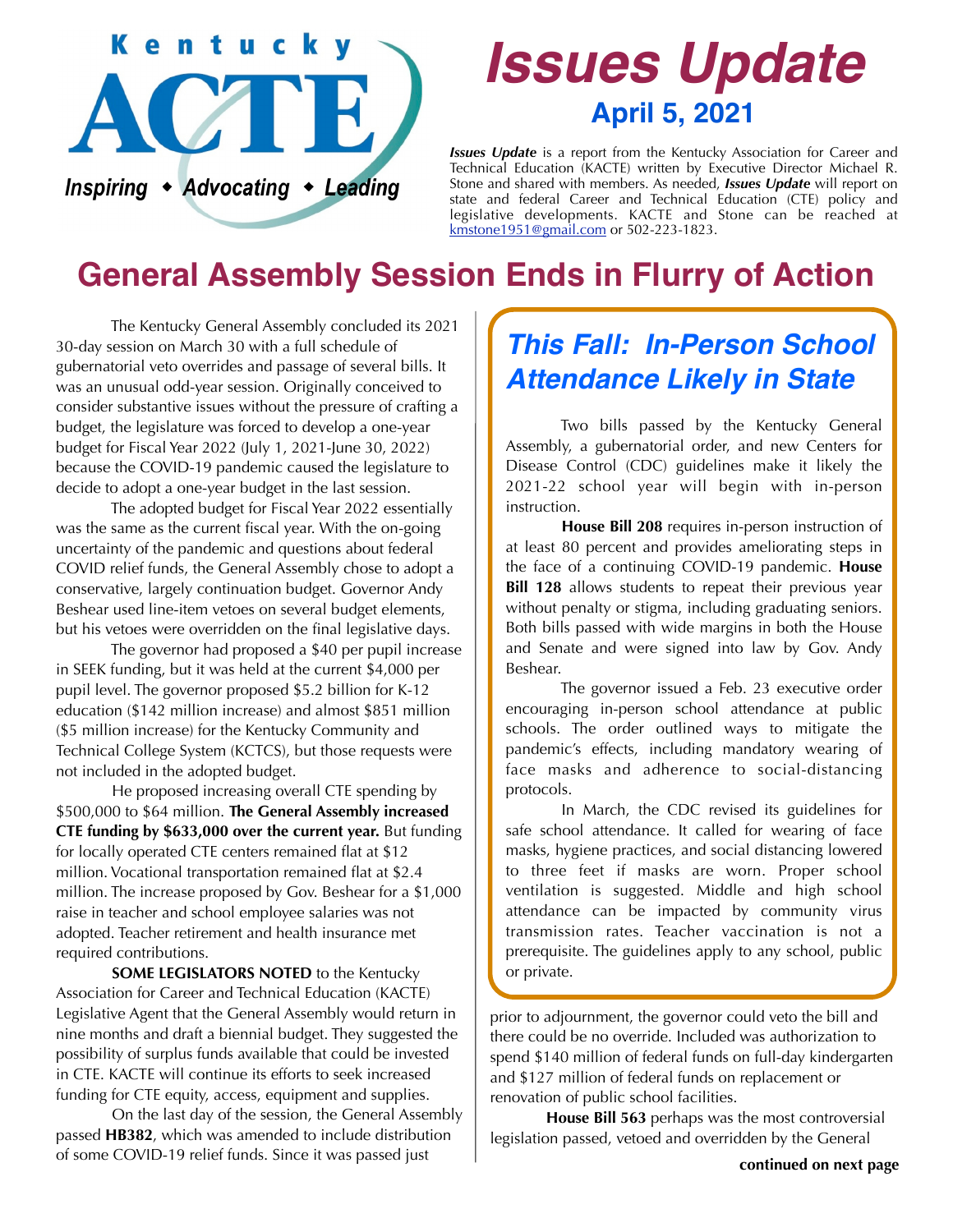## **General Assembly Session Ends in Flurry of Action**

Assembly. It allows individuals to receive a tax credit for contributing to an Educational Opportunity Account. They can receive a credit of up to 97 percent of tax liability. The total fund is limited to \$25 million. The program becomes effective July 1, 2022, and can be used by disadvantaged students for tuition, equipment, supplies, and learning aids. Eligible public school students in any district can participate, and private school students in the state's eight largest counties also can use the account. Critics claimed the tax deduction will divert public money from schools.

 In a less controversial section of the bill, per pupil funding will follow the student should he or she enroll in an out-of-district school.

 **Senate Bill 101** codifies language in the current budget allowing Area Technology Centers (ATCs) moving from state to local control to keep 100 percent of funding in the first year and 75 percent of funding in subsequent years. The 25 percent remaining with the state after the first year is to support local Career and Technical Centers (CTCs) that did not previously receive funding. This transfer and funding provision must be used by the 2022-2023 fiscal year. **Another provision in the bill requires** 



### *CTE Summer Program Set for July 20-23 in Louisville*

 With vaccination of teachers and administrators available and enforcement of pandemic safety protocols for meetings, the 2021 Career and Technical Education (CTE) Summer Program will be held July 20-23 at the Galt House Hotel, Louisville. More than 200 professional development sessions covering every CTE pathway and teaching discipline are planned.

 On April 5, registrations are almost 800, with about 90 percent choosing in-person attendance. Registration and housing reservations can be completed at www.kyacte.org. A limited, virtual registration is available. With more than 200 presentations, it is not financially or logistically feasible to provide every session virtually. Select sessions dealing with program area updates and critical programmatic issues will be provided through a secure website.

#### **ATC staff to retain tenure status if they shift from ATC to CTC employment.**

**TEACHER PENSION** legislation, **HB258,** will become law following the General Assembly override of the governor's veto. The bill creates a hybrid defined benefit/ defined contribution system for all new hires after July 1, 2022. Current teachers, administrators and retirees pension regulations and benefits remain unchanged. Many education and business groups accepted the changes; however, some felt the changes will hamper the recruitment and retention of teachers.

 Five bills affecting the pension system passed in the session. In addition to HB258, **HB69** made technical changes to actuarial reporting, **HB87** amended death benefit calculations, **HB113** clarified benefit credits and beneficiaries, and **HB261** imposed penalties for fraud against the Kentucky Public Pension Authority.

 Two Senate bills passed and signed into law by Gov. Beshear were **SB109**, which authorizes a Kentucky Department of Education (KDE) Technical Advisory Committee to support schools and students concerning student finances, postsecondary education and workforce development; and **SB168**, which confirmed KDE reorganization.

 Three bills regarding education passed on the last day, which means they could be vetoed without the possibility of being overridden. **HB162** permits the Educational Professional Standards Board (EPSB) to reissue a lapsed teaching certificate to masters degree holders who are not otherwise subject to denial. **HB178** details the make-up of appointments to the Kentucky State Board of Education (KBE) and allows for participation by non-voting teacher and student members. **SB270** allows establishing teacher education programs at colleges and universities with regional or national accreditation recognized by the U.S. Department of Education. It is hoped this can spur more diversity among teachers and administrators.

 A bill to use the Armed Services Vocational Aptitude Battery as a test of postsecondary readiness, **HB90,** passed the House but was not acted on by the Senate.

#### **State Board of Education Action on State Accountability System**

 The Kentucky State Board of Education (KBE) at its February meeting approved changes to the state's accountability system recommended by the Kentucky Department of Education (IKDE). The changes, pending a 60 day comment period, according to a WTVQ report, include "an annual differentiation of all public schools in the state using multiple measures that describe each district's overall performance, along with performances of individual schools and student demographic groups."